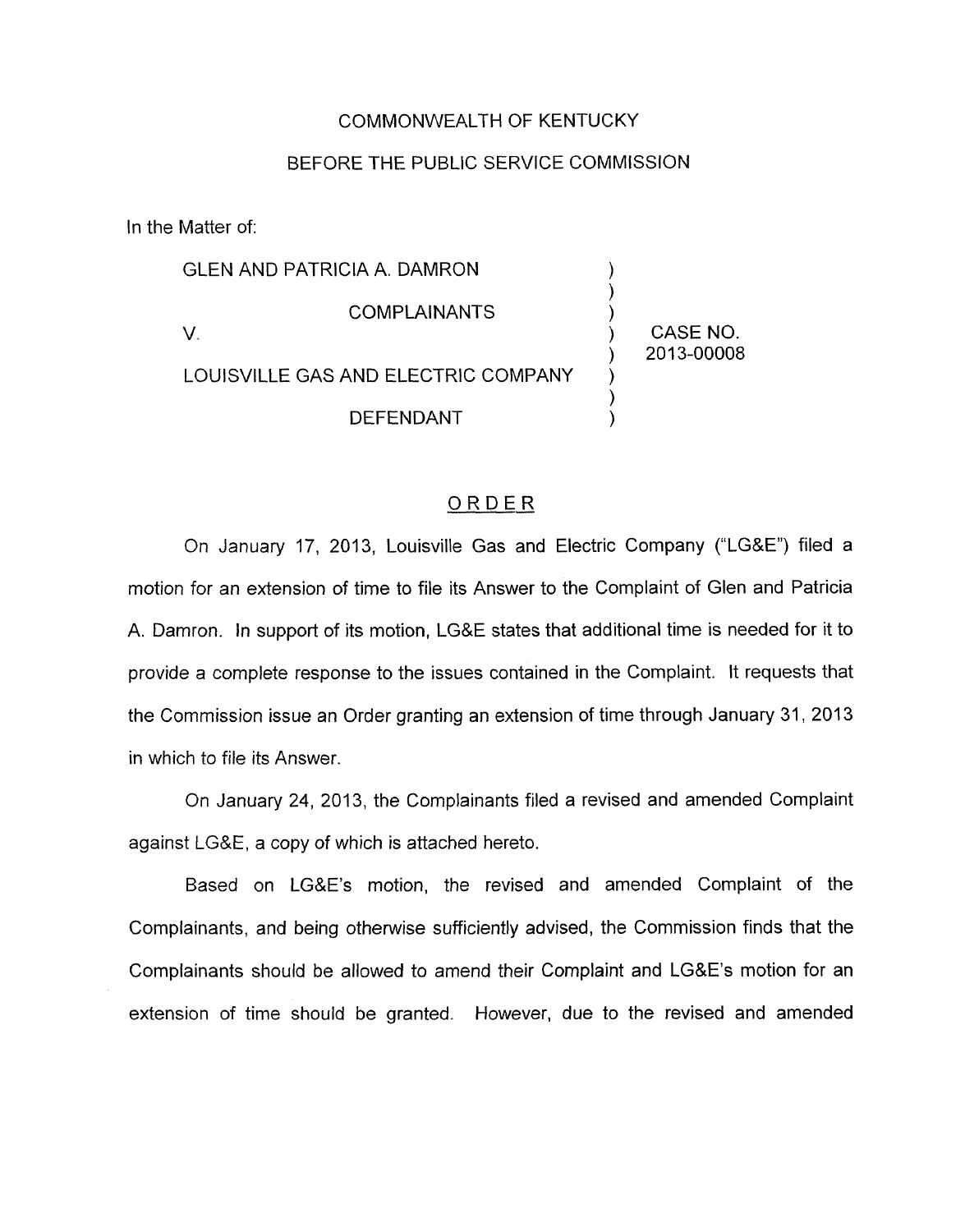Complaint, LG&E should have ten days from the date of this Order to respond to the matters in the revised and amended Complaint.

IT IS THEREFORE ORDERED that:

1, The revised and amended Complaint shall be accepted and filed.

2. LG&E's motion for an extension of time is granted and LG&E shall satisfy the matters complained of or file a written Answer to the revised and amended Complaint no later than ten days from the date of this Order

By the Commission



**ATTES** Executive kéctor

Case No. 2013-00008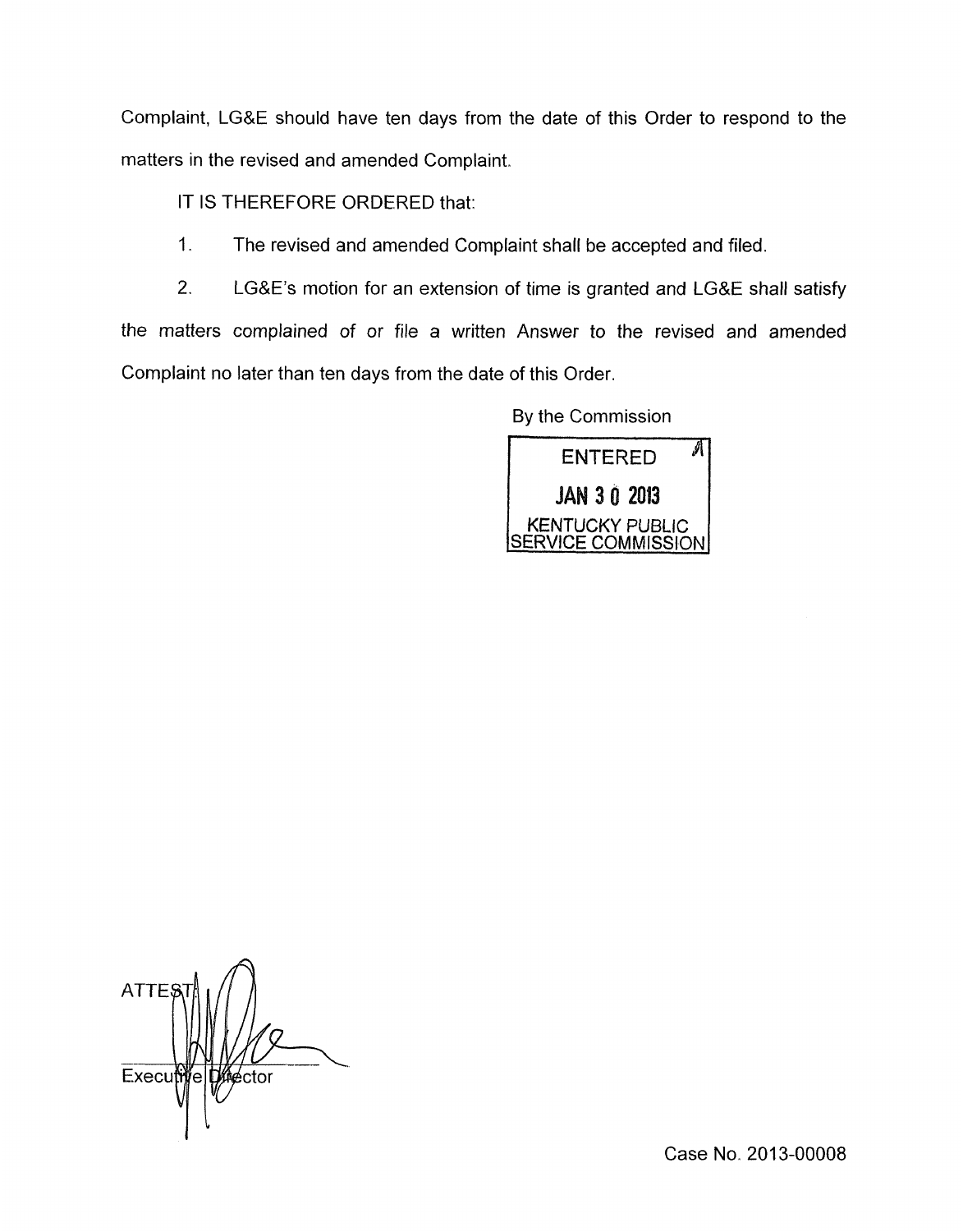$2003 - 00008$ 

 $1/22/13$ 

## COMMONWEALTH OF KENTUCKY

BEFORE THE PUBLIC SERVICE COMMISSION<br>*Revised* / a *mended* In the matter of: Additional dat  $GLEN$  & PATRICIA A. DAMKON) on overcharge for **COMPLAINANT** j ) Enclosure Jan. 16,2013 vs.  $\sum_{i=1}^n$ LGEE bill.  $\angle G \notin E$ <br>(Name-of-Utility) **RECEIVED DEFENDANT** JAN 24 2013 COMPLAINT PUBLIC SERVICE COMMISSIOM # respectfully **shows:**  The complaint of *G LEN DAMRON* (Your Full Name) *LGS'E*  (b)  $\frac{24}{7}$   $\frac{4}{7}$   $\frac{6}{9}$  (Name of Utility) 820 W. BROADWAY, LOU., Ky 40202 That.  $H_{\perp}$  ( $G_{\epsilon}$   $\epsilon$   $D_{\ell}$   $M_{\ell}$   $d$   $m$   $\ell$   $i$   $n$ <br>
(Describe here, attaching additional sheets if necessary,<br>  $H_{\ell}$  amount  $f$   $\neq$  3548. 79 due to<br>
the specific act, fully and clearly, or facts that ar And #2 LG &E owls me

 $\mathcal{O}_2$ 

Continued **on** Next Page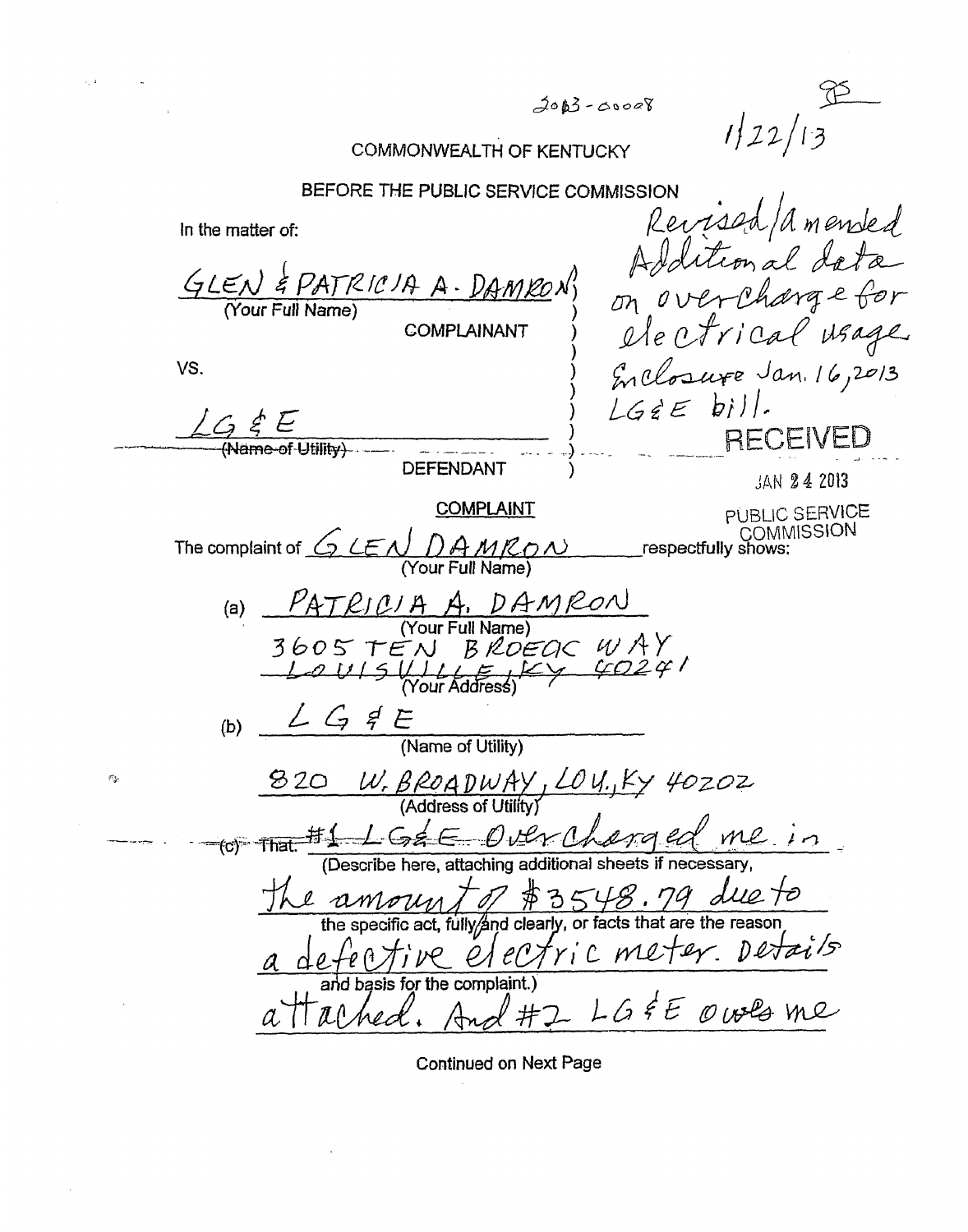**Formal Complaint**  GLEN & PATRICIA A. DAMRONS  $LS$  $E$ Page 2 of 2 service truck h  $# 70000$  $\mathcal{L}$ Hing maging a 9 tene Column at ance  $\mathcal{D}$  $ive$  $mu$  a wherefore, complainant asks  $A$  Check in the *ampurity*<br>(Specifically state the relief desired.)<br> $p f$  #4248,99 thu 12/31/12. **Wherefore, complainant asks**  *ivl*  **(Specifically state the relief desired.)**  Dated at  $\angle \rho \cup \sqrt{5} \vee \angle \angle E$ , Kentucky, this  $\frac{\partial \mathcal{U}}{\partial \phi}$  day (YourCiQ4) . -- \_\_ D---&--l *-vM bw*   $2012$ **of (Month)**  *<sup>I</sup>***(Your Signature\*) (Name and address of attorney, if any) Date** 

**\*Complaints by corporations or associations, or any other organization having the right to file a complaint, must be signed by its attarney and show his** post office **address.** No **oral or unsigned complaints will be entertained or acted upon by the commission.**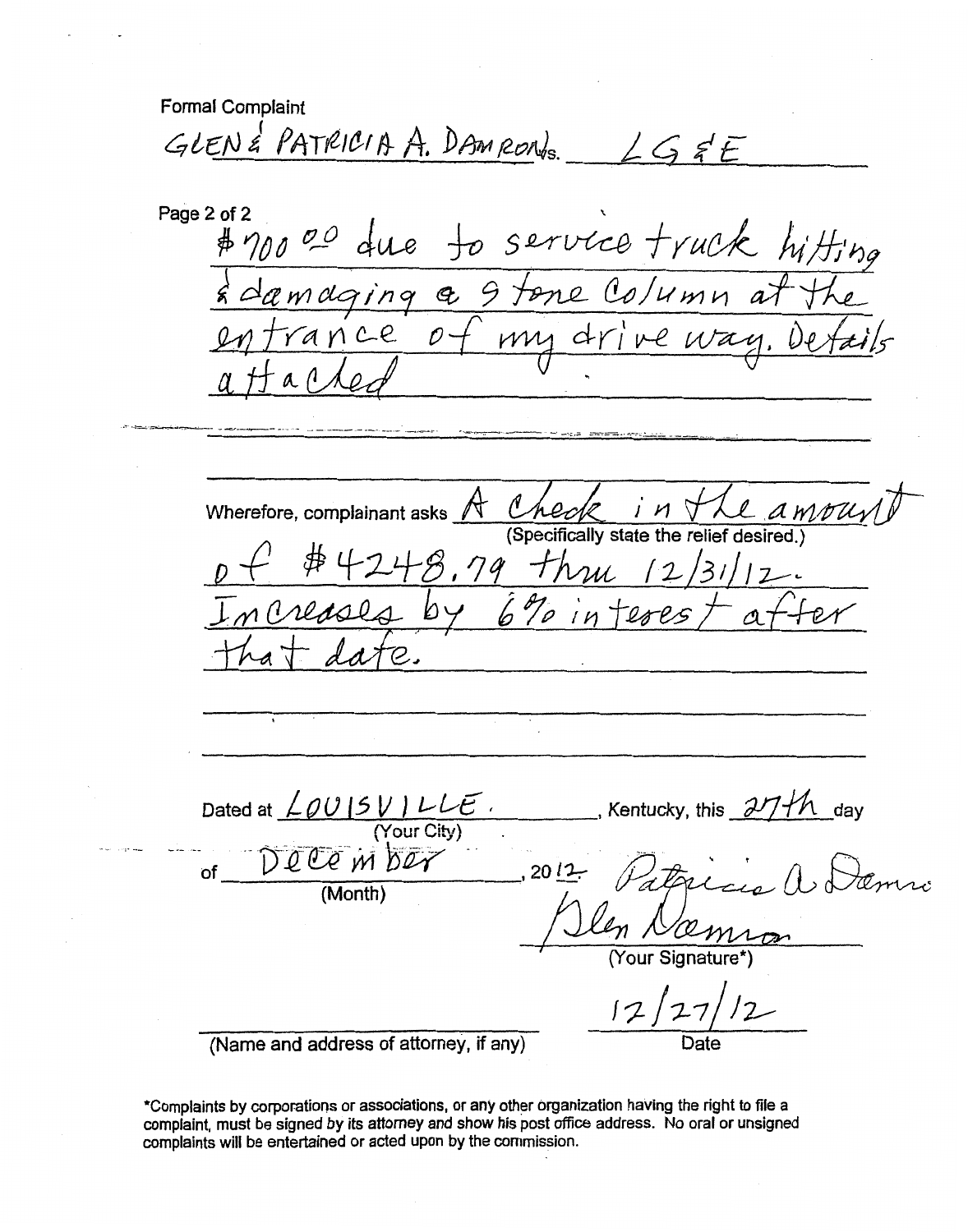|                                                                            | <b>Customer Service:</b><br>Telephone Payments:                                                                                                                                                | 1-502-589-1444 (M-F, 7 a.m. to 7 p.m. ET)<br>1-502-589-1444; press 1-2-3                            |                                                       |                                                        | <b>DUE DATE</b>                                                                                                                                 | <b>Pay This Amount</b>      |           |
|----------------------------------------------------------------------------|------------------------------------------------------------------------------------------------------------------------------------------------------------------------------------------------|-----------------------------------------------------------------------------------------------------|-------------------------------------------------------|--------------------------------------------------------|-------------------------------------------------------------------------------------------------------------------------------------------------|-----------------------------|-----------|
|                                                                            | Walk-In Center:<br>Online Customer Self-Service:                                                                                                                                               | (24 hours a day; \$2.95 fee)<br>Open Mon-Fri 8 a.m. to 5 p.m. ET<br>www.lge-ku.com (24 hours a day) |                                                       |                                                        | 02/13/13                                                                                                                                        | \$268.95                    |           |
| a PPL company                                                              |                                                                                                                                                                                                |                                                                                                     |                                                       |                                                        |                                                                                                                                                 |                             |           |
|                                                                            | Late Payment Fees will be applied to current charges if the<br>current amount due is not received in full by the payment due<br>date on this bill even if payment arrangements have been made. |                                                                                                     | <b>Account Number:</b><br><b>Account Name:</b>        |                                                        | ACCOUNDINEORMATION.<br><b>GLEN DAMRON</b>                                                                                                       |                             |           |
|                                                                            |                                                                                                                                                                                                |                                                                                                     | Service Address:                                      |                                                        | 3605 Ten Broeck Way<br><b>LOUISVILLE KY</b>                                                                                                     |                             |           |
| Averages for                                                               | 2013<br>2012<br>This<br>Last                                                                                                                                                                   |                                                                                                     | <b>Next Read Will Occur:</b><br>Date Bill Mailed:     |                                                        | 02/14/13 - 02/19/13<br>01/17/13                                                                                                                 | (Meter Read Portion 12)     |           |
| <b>Billing Period</b>                                                      | Year<br>Year                                                                                                                                                                                   |                                                                                                     |                                                       |                                                        |                                                                                                                                                 |                             |           |
| Average Temperature                                                        | $40^{\circ}$<br>41°                                                                                                                                                                            |                                                                                                     |                                                       |                                                        |                                                                                                                                                 |                             |           |
| Number of Days Billed                                                      | 33<br>33                                                                                                                                                                                       |                                                                                                     | Thex Charge                                           |                                                        |                                                                                                                                                 |                             |           |
| Electric/kwh per day                                                       | 36.5<br>62.3                                                                                                                                                                                   |                                                                                                     |                                                       |                                                        | <b>BILLING SUMMARY</b>                                                                                                                          |                             |           |
| Gas/ccf per day                                                            | 6.0<br>$\overline{5.8}$                                                                                                                                                                        |                                                                                                     | <b>Previous Balance</b>                               |                                                        |                                                                                                                                                 |                             | 202.59    |
| This latest                                                                | Alear.                                                                                                                                                                                         |                                                                                                     | Payment(s) Received 12/15 - 1/16                      |                                                        |                                                                                                                                                 |                             | $-202.59$ |
|                                                                            |                                                                                                                                                                                                |                                                                                                     | Balance as of 1/16                                    |                                                        |                                                                                                                                                 |                             | 0.00      |
|                                                                            |                                                                                                                                                                                                |                                                                                                     | <b>Current Electric Charges</b>                       |                                                        | 109.04                                                                                                                                          |                             |           |
|                                                                            |                                                                                                                                                                                                |                                                                                                     | <b>Current Gas Charges</b>                            |                                                        | 159.91                                                                                                                                          |                             |           |
|                                                                            | Mrajes The egge was over.                                                                                                                                                                      |                                                                                                     | Current Charges as of 1/16<br><b>Total Amount Due</b> |                                                        |                                                                                                                                                 |                             | 268.95    |
| Usage                                                                      |                                                                                                                                                                                                |                                                                                                     |                                                       |                                                        |                                                                                                                                                 |                             | 268.95    |
|                                                                            |                                                                                                                                                                                                | <b>ENECTRIC CHARGES</b>                                                                             |                                                       |                                                        |                                                                                                                                                 |                             |           |
| Rate Type: Residential Electric Service                                    |                                                                                                                                                                                                |                                                                                                     |                                                       |                                                        | <b>Meter Reading Information</b>                                                                                                                |                             |           |
| Basic Service Charge (\$8.50 x 17/33 Days)                                 |                                                                                                                                                                                                |                                                                                                     | 4.38                                                  | Meter # 801679                                         |                                                                                                                                                 |                             |           |
|                                                                            | Basic Service Charge (\$10.75 x 16/33 Days)                                                                                                                                                    |                                                                                                     | 5.21                                                  |                                                        | Actual Reading on 1/16/13                                                                                                                       | 16938                       |           |
| Energy Charge (\$0.07242 x 612 kWh)<br>Energy Charge (\$0.07439 x 594 kWh) |                                                                                                                                                                                                |                                                                                                     | 44.32<br>44.19                                        |                                                        | Previous Reading on 12/14/12<br><b>Current kwh Usage</b>                                                                                        | 15732<br>1206               |           |
| Electric DSM (\$0.00300 x 1,206 kWh)                                       |                                                                                                                                                                                                |                                                                                                     | 3.62                                                  | Meter Multiplier                                       |                                                                                                                                                 | ᆜ                           |           |
|                                                                            | Electric Fuel Adjustment (\$0.00515 x 1,206 kWh)                                                                                                                                               |                                                                                                     | 6.21                                                  |                                                        | Metered kwh Usage                                                                                                                               | 1206                        |           |
|                                                                            | Environmental Surcharge (0.800% x \$107.93)                                                                                                                                                    |                                                                                                     | 0.86                                                  |                                                        |                                                                                                                                                 |                             |           |
| Home Energy Assistance Fund Charge                                         |                                                                                                                                                                                                |                                                                                                     | 0.25                                                  |                                                        |                                                                                                                                                 |                             |           |
| <b>Total Electric Charges</b>                                              |                                                                                                                                                                                                |                                                                                                     | \$109.04                                              |                                                        |                                                                                                                                                 |                             |           |
|                                                                            | <b>SERVICES AND RELEASED FOR SCHARGES AND</b>                                                                                                                                                  |                                                                                                     |                                                       |                                                        |                                                                                                                                                 |                             |           |
| Rate Type: Residential Gas Service                                         |                                                                                                                                                                                                |                                                                                                     |                                                       |                                                        | a state of the state of the state of the state of the state of the state of the state of the state of the state of<br>Meter Reading Information |                             |           |
|                                                                            | Basic Service Charge (\$12.50 x 17/33 Days)                                                                                                                                                    |                                                                                                     | 6.44                                                  | Meter # 143092                                         |                                                                                                                                                 |                             |           |
|                                                                            | Basic Service Charge (\$13.50 x 16/33 Days)                                                                                                                                                    |                                                                                                     | 6.55                                                  |                                                        | Actual Reading on 1/16/13                                                                                                                       | 5145                        |           |
|                                                                            | Gas Distribution Charge (\$0.22396 x 102 ccf)                                                                                                                                                  |                                                                                                     | 22.84                                                 |                                                        | Previous Reading on 12/14/12                                                                                                                    | 4944                        |           |
|                                                                            | Please see reverse side for additional charges.                                                                                                                                                |                                                                                                     |                                                       |                                                        |                                                                                                                                                 |                             |           |
| <b>Customer Service 1-502-589-1444</b>                                     |                                                                                                                                                                                                |                                                                                                     |                                                       |                                                        | \$268.95 will be deducted from your bank account on payment due date                                                                            |                             |           |
| <b>Account Number</b>                                                      | Payment<br>Due Date                                                                                                                                                                            | <b>Pay Thisse</b><br>Amount                                                                         | <b>Amount Due:</b><br><b>After Due Date</b>           |                                                        | <b>Winter Help</b><br><b>Donation</b>                                                                                                           | <b>Amount:</b><br>Enclosed: |           |
|                                                                            | 02/13/13                                                                                                                                                                                       | \$268.95                                                                                            | \$277.02                                              |                                                        |                                                                                                                                                 | $S$ ******                  |           |
|                                                                            |                                                                                                                                                                                                |                                                                                                     |                                                       |                                                        | $\Box$ Check here if plan(s) requested on back of stub                                                                                          |                             |           |
|                                                                            |                                                                                                                                                                                                |                                                                                                     |                                                       |                                                        |                                                                                                                                                 |                             |           |
| OFFICE USE ONLY:<br>MRU12832026, G000000                                   |                                                                                                                                                                                                |                                                                                                     | #1016138933#                                          |                                                        | 0.350                                                                                                                                           |                             |           |
| P202.59                                                                    |                                                                                                                                                                                                | <b>RECEIVED</b>                                                                                     | 110011922 01 AV<br><b>GLEN DAMRON</b>                 |                                                        |                                                                                                                                                 |                             |           |
| PF:Y eB:P                                                                  |                                                                                                                                                                                                | <b>JAN 19 2013</b>                                                                                  |                                                       | <b>3605 TEN BROECK WAY</b><br>LOUISVILLE KY 40241-2497 |                                                                                                                                                 |                             |           |
|                                                                            |                                                                                                                                                                                                |                                                                                                     |                                                       |                                                        |                                                                                                                                                 |                             |           |
|                                                                            | a PPL company                                                                                                                                                                                  |                                                                                                     |                                                       |                                                        |                                                                                                                                                 |                             |           |
|                                                                            | PO BOX 9001960                                                                                                                                                                                 |                                                                                                     |                                                       |                                                        |                                                                                                                                                 |                             |           |
|                                                                            | LOUISVILLE, KY 40290-1960                                                                                                                                                                      |                                                                                                     |                                                       |                                                        |                                                                                                                                                 |                             |           |
| PRINTED ON RECYCLED PAPER<br>Rev. 12.12.11                                 |                                                                                                                                                                                                |                                                                                                     |                                                       |                                                        |                                                                                                                                                 |                             |           |
|                                                                            | Service Address: 3605 Ten Broeck Way                                                                                                                                                           |                                                                                                     |                                                       |                                                        |                                                                                                                                                 |                             |           |
|                                                                            |                                                                                                                                                                                                |                                                                                                     |                                                       |                                                        |                                                                                                                                                 |                             |           |
|                                                                            | $log\mu$ PSC & LG & E (Allison K. Sturgeon) 1/22/13                                                                                                                                            |                                                                                                     |                                                       |                                                        |                                                                                                                                                 |                             |           |
|                                                                            |                                                                                                                                                                                                |                                                                                                     |                                                       |                                                        |                                                                                                                                                 |                             |           |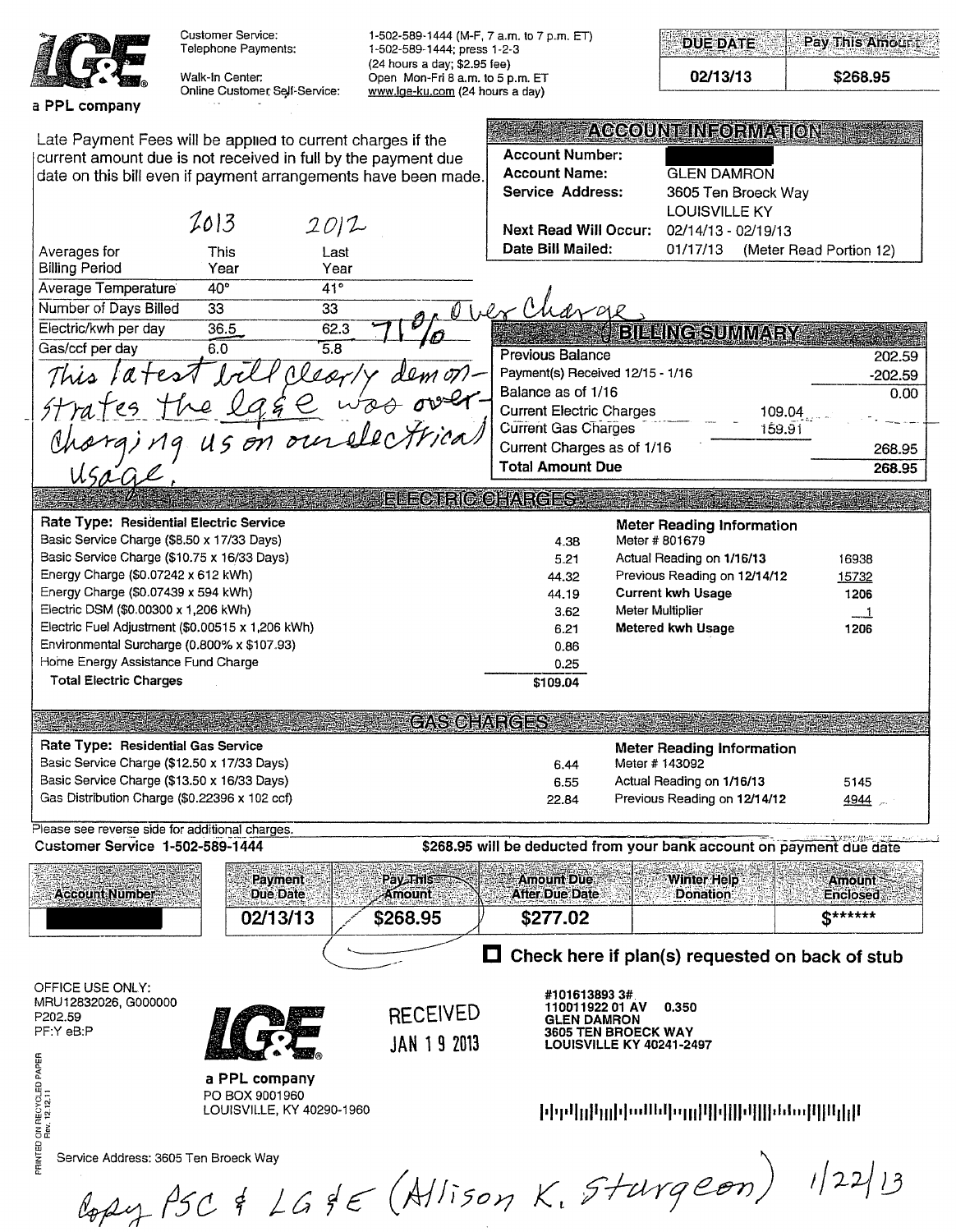Account Number Page 2

|                                                                                                                                                                                                                                                  |                           | Account Number           | Page 2                                                                                                                                                                                                                               |
|--------------------------------------------------------------------------------------------------------------------------------------------------------------------------------------------------------------------------------------------------|---------------------------|--------------------------|--------------------------------------------------------------------------------------------------------------------------------------------------------------------------------------------------------------------------------------|
|                                                                                                                                                                                                                                                  |                           |                          |                                                                                                                                                                                                                                      |
|                                                                                                                                                                                                                                                  | <b>GASTOHARGES (CON)</b>  |                          |                                                                                                                                                                                                                                      |
| Gas Distribution Charge (\$0.26419 x 99 ccf)                                                                                                                                                                                                     | 26.15                     | <b>Current ccf Usage</b> | 201                                                                                                                                                                                                                                  |
| Gas Supply Component (\$0.42501 x 201 ccf)                                                                                                                                                                                                       | 85.43                     | Meter Multiplier         | $\perp$                                                                                                                                                                                                                              |
| Weather Normalization Adjustment (\$0.22396 x 17.035 ccf)                                                                                                                                                                                        | 3.82                      | Metered ccf Usage        | 201                                                                                                                                                                                                                                  |
| Weather Normalization Adjustment (\$0.26419 x 17.803 ccf)                                                                                                                                                                                        | 4.70                      |                          |                                                                                                                                                                                                                                      |
| Gas DSM (\$0.01307 x 201 ccf)<br>Gas Line Tracker (\$2.27 x 16/33 Days)                                                                                                                                                                          | 2.63<br>1.10              |                          |                                                                                                                                                                                                                                      |
| Home Energy Assistance Fund Charge                                                                                                                                                                                                               | 0.25                      |                          |                                                                                                                                                                                                                                      |
| <b>Total Gas Charges</b>                                                                                                                                                                                                                         | \$159.91                  |                          |                                                                                                                                                                                                                                      |
|                                                                                                                                                                                                                                                  |                           |                          |                                                                                                                                                                                                                                      |
|                                                                                                                                                                                                                                                  | <b>BIELINGHNFORMATION</b> |                          |                                                                                                                                                                                                                                      |
| \$8.07<br>Late Charge to be Assessed After Due Date                                                                                                                                                                                              |                           |                          |                                                                                                                                                                                                                                      |
|                                                                                                                                                                                                                                                  |                           |                          |                                                                                                                                                                                                                                      |
|                                                                                                                                                                                                                                                  |                           |                          |                                                                                                                                                                                                                                      |
|                                                                                                                                                                                                                                                  | IMPORTANT INFORMATION     |                          |                                                                                                                                                                                                                                      |
|                                                                                                                                                                                                                                                  |                           |                          |                                                                                                                                                                                                                                      |
| The power to save. It's in your hands. The amount of electricity you consumed during this billing cycle resulted in the<br>production of approximately 2,412 pounds of CO2 (sarbon). A typical residential customer uses 1,000 kilowatt hours of |                           |                          |                                                                                                                                                                                                                                      |
| electricity per month, which would result in the production of 2,000 lbs. of carbon. Visit our website at                                                                                                                                        |                           |                          |                                                                                                                                                                                                                                      |
| www.lge-ku.com/savingenergy for energy-saving tips designed to help you better manage and lessen the environmental                                                                                                                               |                           |                          |                                                                                                                                                                                                                                      |
| impact of your energy usage.                                                                                                                                                                                                                     |                           |                          |                                                                                                                                                                                                                                      |
| For a copy of your rate schedule, visit www.lge-ku.com or call our Customer Service Department.                                                                                                                                                  |                           |                          |                                                                                                                                                                                                                                      |
|                                                                                                                                                                                                                                                  |                           |                          |                                                                                                                                                                                                                                      |
|                                                                                                                                                                                                                                                  |                           |                          |                                                                                                                                                                                                                                      |
|                                                                                                                                                                                                                                                  |                           |                          |                                                                                                                                                                                                                                      |
|                                                                                                                                                                                                                                                  |                           |                          |                                                                                                                                                                                                                                      |
|                                                                                                                                                                                                                                                  |                           |                          |                                                                                                                                                                                                                                      |
|                                                                                                                                                                                                                                                  |                           |                          |                                                                                                                                                                                                                                      |
|                                                                                                                                                                                                                                                  |                           |                          |                                                                                                                                                                                                                                      |
|                                                                                                                                                                                                                                                  |                           |                          |                                                                                                                                                                                                                                      |
|                                                                                                                                                                                                                                                  |                           |                          |                                                                                                                                                                                                                                      |
|                                                                                                                                                                                                                                                  |                           |                          |                                                                                                                                                                                                                                      |
|                                                                                                                                                                                                                                                  |                           |                          |                                                                                                                                                                                                                                      |
|                                                                                                                                                                                                                                                  |                           |                          |                                                                                                                                                                                                                                      |
|                                                                                                                                                                                                                                                  |                           |                          |                                                                                                                                                                                                                                      |
|                                                                                                                                                                                                                                                  |                           |                          |                                                                                                                                                                                                                                      |
|                                                                                                                                                                                                                                                  |                           |                          |                                                                                                                                                                                                                                      |
| া । ইয়ায়ে টুইন্ <mark>ডিয়াম্প</mark> র                                                                                                                                                                                                        |                           |                          |                                                                                                                                                                                                                                      |
| New enrollment only - Please check box(es) below and on front of stub.                                                                                                                                                                           |                           |                          |                                                                                                                                                                                                                                      |
| <b>Budget Plan</b>                                                                                                                                                                                                                               |                           |                          |                                                                                                                                                                                                                                      |
|                                                                                                                                                                                                                                                  |                           |                          |                                                                                                                                                                                                                                      |
| I would like to enroll in Demand Conservation.                                                                                                                                                                                                   |                           |                          |                                                                                                                                                                                                                                      |
| Auto Pay change request (voided check must be provided)                                                                                                                                                                                          |                           |                          |                                                                                                                                                                                                                                      |
| Please deduct my Auto Pay Payment from a new Checking Account.                                                                                                                                                                                   |                           |                          |                                                                                                                                                                                                                                      |
| I hereby authorize LG&E to debit my bank account for payment of my monthly bill. This authorization                                                                                                                                              |                           |                          |                                                                                                                                                                                                                                      |
| applies to all my current and future LG&E accounts, and will remain in effect until revoked by me or LG&E.                                                                                                                                       |                           |                          |                                                                                                                                                                                                                                      |
|                                                                                                                                                                                                                                                  |                           |                          | <u>san ang pagpalang ng pagpagang ng pagpagang ng pagpagang ng pagpagang ng pagpagang ng pagpagang ng pagpagang ng pagpagang ng pagpagang ng pagpagang ng pagpagang ng pagpagang ng pagpagang ng pagpagang ng pagpagang ng pagpa</u> |
|                                                                                                                                                                                                                                                  |                           |                          |                                                                                                                                                                                                                                      |
|                                                                                                                                                                                                                                                  |                           |                          |                                                                                                                                                                                                                                      |
|                                                                                                                                                                                                                                                  |                           |                          |                                                                                                                                                                                                                                      |
|                                                                                                                                                                                                                                                  |                           |                          |                                                                                                                                                                                                                                      |
|                                                                                                                                                                                                                                                  |                           |                          |                                                                                                                                                                                                                                      |